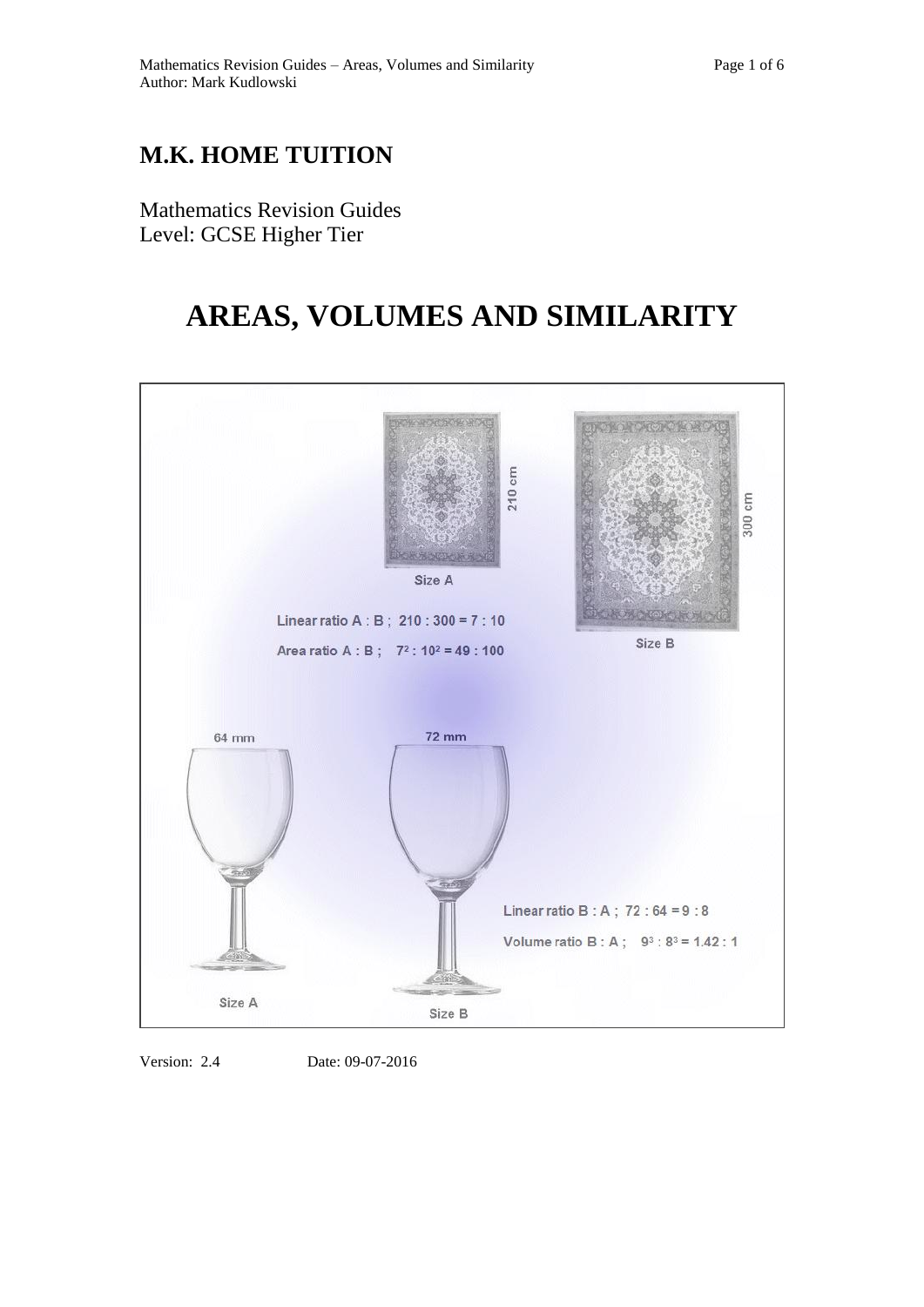## **AREAS, VOLUMES AND SIMILARITY**

We begin this session with an investigation.

The Rubik Cube and its successor, Rubik's Revenge were popular toys (and forms of mental torture !) to many people a generation ago. The original cube had three small cubes sharing each edge, whereas Rubik's Revenge had four. Both puzzles employed individual small cubes of the same size. How, therefore, were the lengths, areas and volumes of Rubik's Cube and Rubik's Revenge related ?



Rubik's Cube, 1981

Rubik's Revenge, 1982

We can see at once that the lengths of the edges of the two large cubes are related in the ratio 3:4.

To find the relationship between the surface areas of the two large cubes, we take a look at a single square face of each. A face of the original cube is made up of  $3 \times 3$  or 9 small squares, but one face of Rubik's Revenge is made up of  $4 \times 4$  or 16 small squares.

 $\therefore$  The ratio of the areas of the two large cubes is 9:16.

Finally, we look at the ratio of the volumes: the original cube is made up of  $3 \times 3 \times 3$  or 27 small cubes, but Rubik's Revenge is made up of  $4 \times 4 \times 4$  or 64 of them.

 $\therefore$  The ratio of the volumes of the two large cubes is 27:64.

The general rules follow on from this specific example.

**If the linear dimensions of two similar figures are in the ratio a : b, then** 

- their areas will be in the ratio  $a^2 : b^2$
- their volumes will be in the ratio  $\mathbf{a}^3$  :  $\mathbf{b}^3$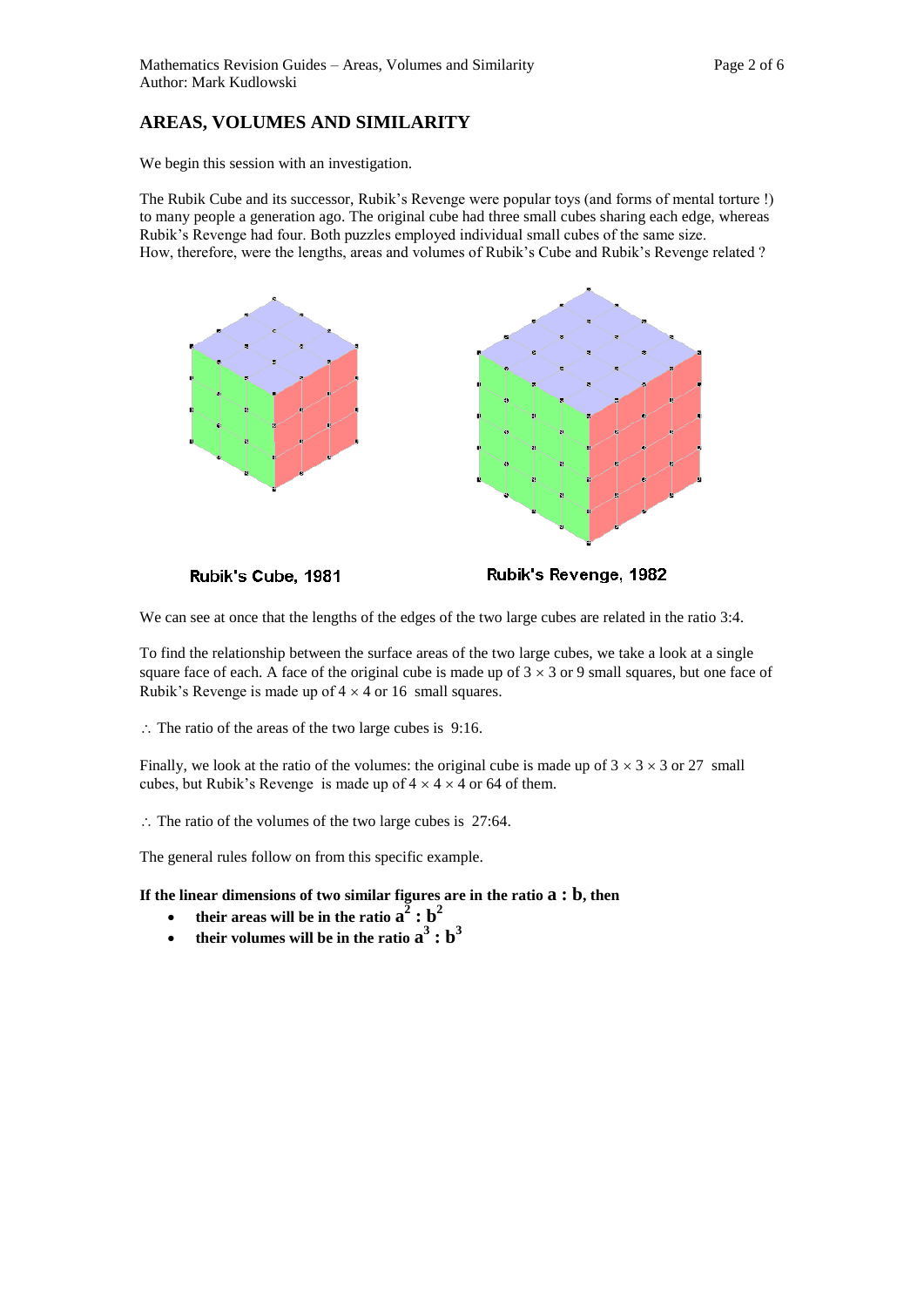## **Example (1):**

A home-furnishing firm imports rugs for domestic floors.

One rug in the range is available in two sizes.

Given that the rugs illustrated are similar, show that the smaller rug has an area just less than half that of the larger one.

The long sides of the two rugs correspond, so the *linear*  dimensions of rug A are

300  $\frac{210}{10}$  or 10  $\frac{7}{1}$  those of rug B.



**CONTROVERS** 

Size A

The *area* of rug A is therefore



300 cm

Size B

the area of rug B, i.e. just under half the area of rug B.

**Example (2):** A glassmaking firm makes two sizes of similar wine glass.

The smaller glass has a capacity of 125ml.

Show that the larger glass has a capacity of about 175ml.

The diameters of the rims of the glasses are in the ratio 72:64.

Capacity is the same as volume, so the ratio of the volumes of the glasses is therefore  $72^3:64^3$  or approximately 1.42:1.

The capacity of the larger glass is therefore  $(125 \times 1.42)$  or 178ml, which is close to 175ml as requested.



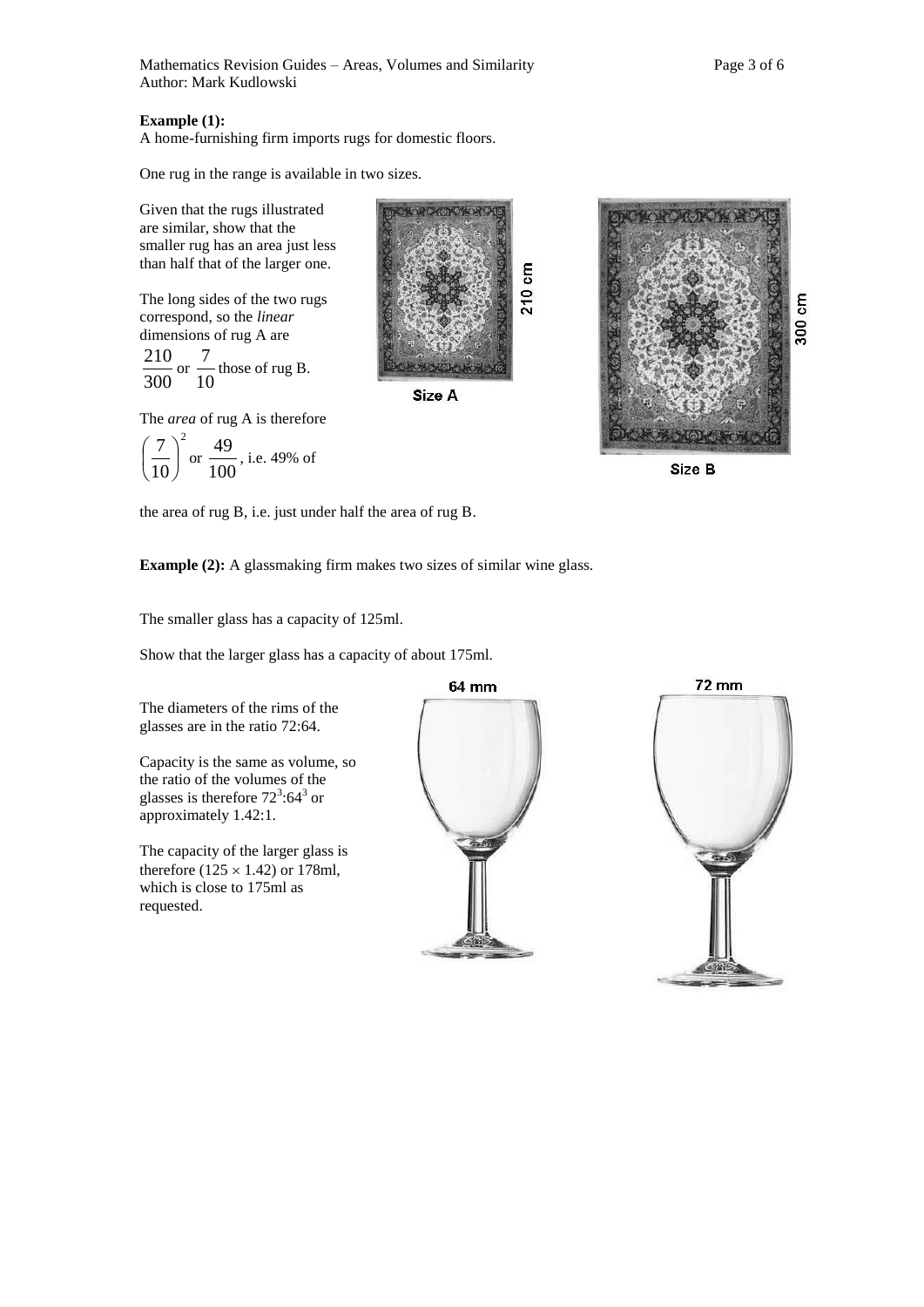**Example (3):** Ceramic tiles are sold in packs of 80 to cover a given area. Each tile is square of side 150mm. The manufacturer also sells larger square tiles in packs of 20 to cover the identical area. What is the side length of the larger square tile ?

Because 20 is one quarter of 80, and the two packs cover the same area, it follows that 80 small tiles have the same area as 20 large ones.

The **areas** of the tiles are therefore in the ratio 1: 4, so we have to take square roots to find the corresponding ratios of the lengths, namely 1:2.

The side length of the larger tile is double that of the smaller one, namely 300mm.

Check (millimetres have been converted to metres)

| $80 \times 0.15 \times 0.15 = 1.8$ | $\therefore$ 80 smaller tiles cover 1.8 square metres. |
|------------------------------------|--------------------------------------------------------|
| $20 \times 0.3 \times 0.3 = 1.8$   | $\therefore$ 20 larger tiles cover 1.8 square metres.  |

**Example (4**): The interior sets for Bilbo Baggins' hobbit-hole at Bag End are built to two different scales for the *Lord of the Rings* and *Hobbit* films; full size and two-thirds linear full size.

Aside from that, all the fixtures and fittings in the two sets are mathematically similar.



i) The diameter of the door on the reduced-size set is 1.12 m. What is the corresponding diameter of the door in the full-size set ?

ii) Painting the interior walls and ceiling of the full-size set required 45 litres of paint. How much paint was used for the corresponding surfaces of the reduced-size set ?

iii) The capacity of the kettle in the reduced set is 400 ml. Calculate the capacity of the kettle in the full-size set.

i) The ratio between the *linear* dimensions of the two hobbit-holes is 2 : 3, and therefore the diameter of the door in the full-size set is  $\frac{3}{2} \times 1.12$ 2  $\frac{3}{1}$  × 1.12 m, or **1.68m**.

ii) When painting, we are dealing with *area*, and so the ratio between the painted areas of the two hobbit-holes is  $2^2$  :  $3^2$ , i.e. 4 : 9.

Hence the amount of paint used for the reduced-size hobbit-hole was  $\frac{1}{2} \times 45$ 9  $\frac{4}{1}$  × 45 litres, or **20 litres**.

iii) Capacity is the same as *volume*, and so the ratio between the volumes of the two kettles is  $2^3:3^5$ , or  $8:27$ .

The capacity of the kettle in the full-sized set is thus  $\frac{27}{5} \times 400$ 8 27 ml or **1350 ml**, i.e. **1.35 litres.**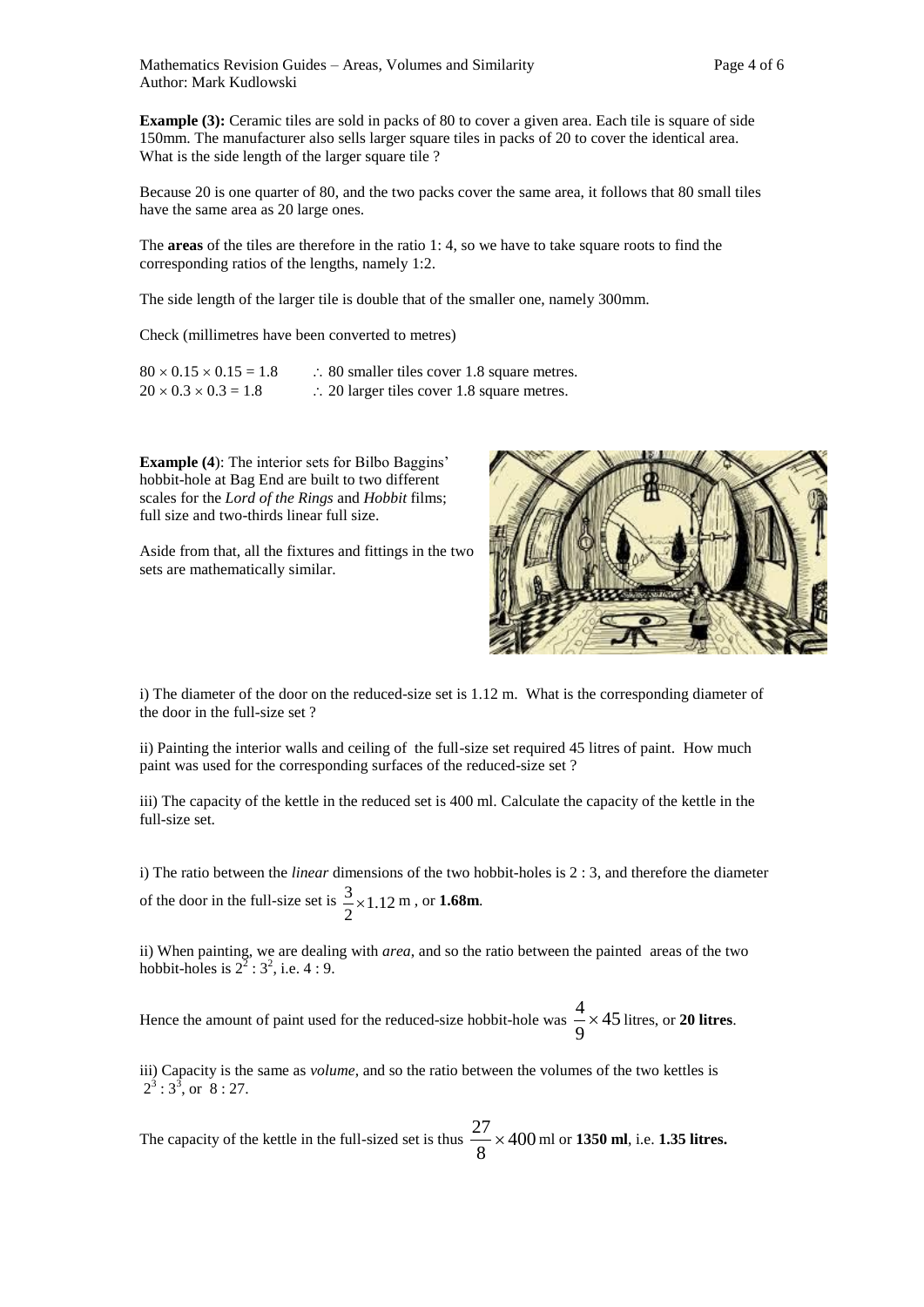**Example (5):** The following two greenhouses are mathematically similar.



i) The volume of the Compact greenhouse is  $8.75 \text{ m}^3$ . Calculate the volume of the Classic greenhouse.

ii) The total surface area of the glass in the Classic greenhouse is  $28.8 \text{ m}^2$ . Calculate the total glass surface area of the Compact greenhouse.

We have a ratio of 2.0 : 2.4 between the maximum heights of the two greenhouses, which can be simplified to  $5:6$ .

i) The heights are related in the ratio 5 : 6, therefore the corresponding ratio for the volumes is  $5^3$  :  $6^3$ , or 125 : 216.

 $\therefore$  The larger Classic greenhouse has a volume of  $\frac{210}{125} \times 8.75$ 125  $\frac{216}{15.12} \times 8.75$  m<sup>3</sup>, or **15.12 m<sup>3</sup>**.

ii) The areas of the two greenhouses are related in the ratio  $5^2 : 6^2$ , or 25 : 36.

 $\therefore$  The smaller Compact greenhouse has a total glass surface area of  $\frac{25}{2} \times 28.8$ 36  $\frac{25}{25} \times 28.8 \,\mathrm{m}^2$ , or **20 m<sup>2</sup>**.